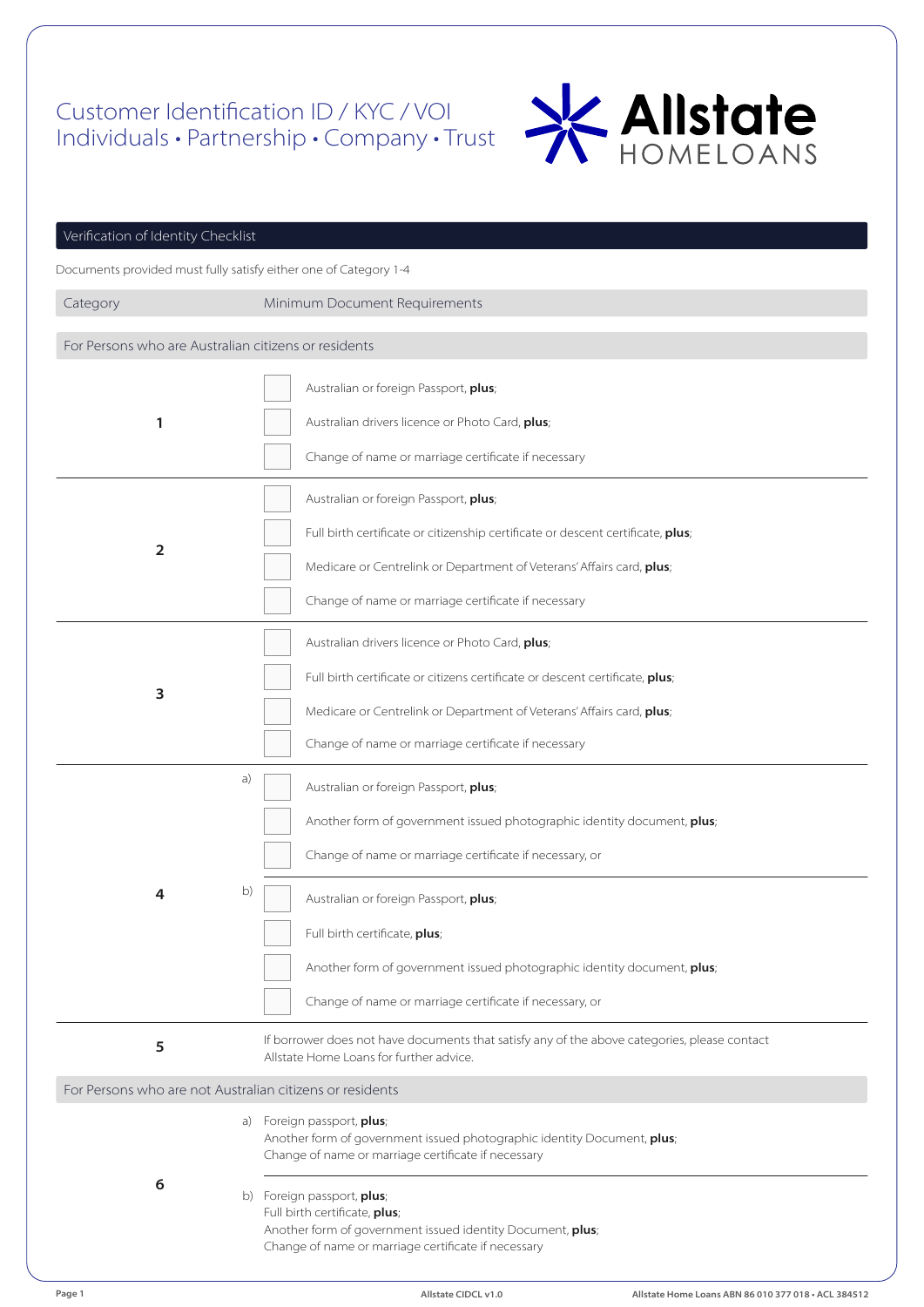## Anti-money Laundering and Counter-terrorism Financing Act 2006 (AML/CTF Act)

| A: Customer - Individual                                                             |                    |                                                                                                                                                    |                                                                                                               |
|--------------------------------------------------------------------------------------|--------------------|----------------------------------------------------------------------------------------------------------------------------------------------------|---------------------------------------------------------------------------------------------------------------|
| A1 : Personal Information of Individual Being Identified                             |                    |                                                                                                                                                    |                                                                                                               |
| Full Name (incl. middle names):                                                      |                    |                                                                                                                                                    | Date of Birth                                                                                                 |
|                                                                                      |                    |                                                                                                                                                    |                                                                                                               |
| Address                                                                              |                    | State                                                                                                                                              | Postcode                                                                                                      |
|                                                                                      |                    |                                                                                                                                                    |                                                                                                               |
|                                                                                      |                    |                                                                                                                                                    |                                                                                                               |
| Any Other Names Known By                                                             |                    |                                                                                                                                                    |                                                                                                               |
|                                                                                      |                    |                                                                                                                                                    |                                                                                                               |
|                                                                                      |                    |                                                                                                                                                    |                                                                                                               |
| A2: Documentation to Verify Information                                              |                    |                                                                                                                                                    |                                                                                                               |
| Option Used                                                                          |                    |                                                                                                                                                    |                                                                                                               |
|                                                                                      |                    |                                                                                                                                                    |                                                                                                               |
| <b>Option 1 - Primary Photographic Documentation</b>                                 |                    |                                                                                                                                                    |                                                                                                               |
| pared by an accredited translator).                                                  |                    | (If it is written in a language that is not understood by the person carrying out the verification - is accompanied by an English translation pre- |                                                                                                               |
| Driver's licence (photographic)                                                      |                    | Passport (not expired by more than two years)                                                                                                      |                                                                                                               |
| State Issued                                                                         | Licence Number     | Country Issued                                                                                                                                     | Passport Number                                                                                               |
|                                                                                      |                    |                                                                                                                                                    |                                                                                                               |
| <b>Issue Date</b>                                                                    | <b>Expiry Date</b> | <b>Issue Date</b>                                                                                                                                  | <b>Expiry Date</b>                                                                                            |
|                                                                                      |                    |                                                                                                                                                    |                                                                                                               |
|                                                                                      |                    |                                                                                                                                                    |                                                                                                               |
| Other (insert details)                                                               |                    | Other (insert details)                                                                                                                             |                                                                                                               |
|                                                                                      |                    |                                                                                                                                                    |                                                                                                               |
| long the individual has attended the school.                                         |                    | Individual under 18 years ONLY: A notice issued by a school principal within last 3mths stating the individual's name, residential address and how |                                                                                                               |
| A3: Check Undertaken                                                                 |                    |                                                                                                                                                    |                                                                                                               |
| The documentation provided is<br>current or within acceptable time<br>frame          |                    | All photographic identification is a<br>"reasonable likeness" to the individual                                                                    | Nothing in my dealings with the<br>customer have raised any suspicions<br>concerning the proposed transaction |
| Face to face verification of the customer was carried out by me<br>(print your name) |                    |                                                                                                                                                    |                                                                                                               |
|                                                                                      |                    |                                                                                                                                                    |                                                                                                               |
| Face to Face Verification Was Not Possible Because (state reason)                    |                    |                                                                                                                                                    |                                                                                                               |
|                                                                                      |                    |                                                                                                                                                    |                                                                                                               |
|                                                                                      |                    |                                                                                                                                                    |                                                                                                               |
|                                                                                      |                    | If Option 2 is Used: Verification Against Primary Photographic Documentation Was Not Possible Because (state reason)                               |                                                                                                               |
|                                                                                      |                    |                                                                                                                                                    |                                                                                                               |
| <b>B</b> : Transaction Information                                                   |                    |                                                                                                                                                    |                                                                                                               |
|                                                                                      |                    |                                                                                                                                                    |                                                                                                               |
| Location of assets being purchased / refinanced with the loan                        |                    | Source of funds to complete purchase / refinance (provide bank a/c)                                                                                |                                                                                                               |
|                                                                                      |                    |                                                                                                                                                    |                                                                                                               |
| Address                                                                              |                    | State                                                                                                                                              | Postcode                                                                                                      |
|                                                                                      |                    |                                                                                                                                                    |                                                                                                               |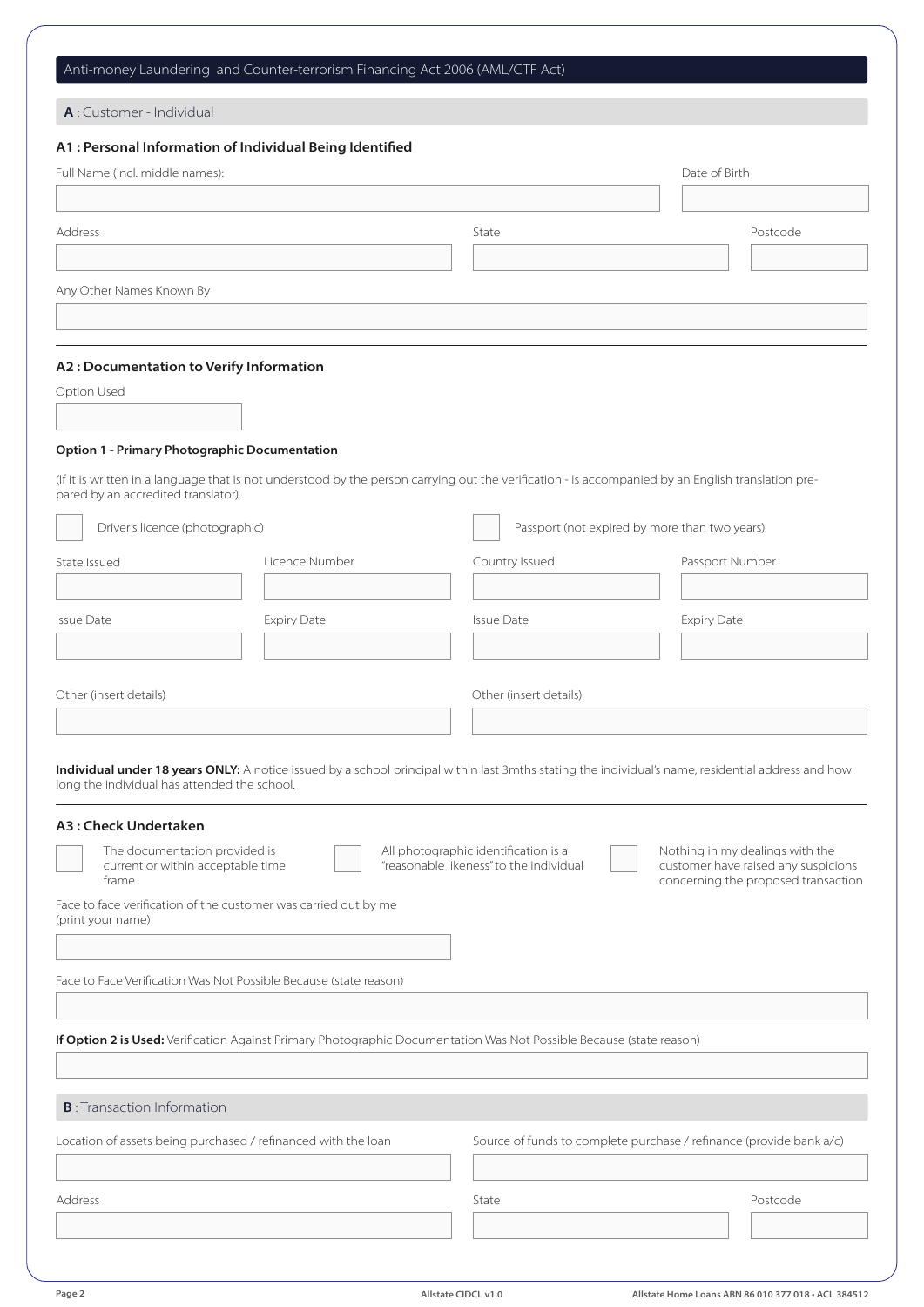#### Anti-money Laundering and Counter-terrorism Financing Act 2006 (AML/CTF Act)

#### A : Customer - Individual

# Full Name (incl. middle names): Any Other Names Known By Option Used State Issued Other (insert details) Face to face verification of the customer was carried out by me (print your name) Face to Face Verification Was Not Possible Because (state reason) If Option 2 is Used: Verification Against Primary Photographic Documentation Was Not Possible Because (state reason) Other (insert details) Licence Number Country Issued Passport Number Issue Date **In the Issue Date Issue Date Issue Date** Issue Date Issue Date Issue Date Issue Date Issue Date Issue Date of Birth A1 : Personal Information of Individual Being Identified A2 : Documentation to Verify Information A3 : Check Undertaken Option 1 - Primary Photographic Documentation (If it is written in a language that is not understood by the person carrying out the verification - is accompanied by an English translation prepared by an accredited translator). Individual under 18 years ONLY: A notice issued by a school principal within last 3mths stating the individual's name, residential address and how long the individual has attended the school. Address and the control of the control of the control of the State of the control of the control of the control of the control of the control of the control of the control of the control of the control of the control of th Driver's licence (photographic) **Passport (not expired by more than two years)** Passport (not expired by more than two years) The documentation provided is current or within acceptable time frame All photographic identification is a "reasonable likeness" to the individual Nothing in my dealings with the customer have raised any suspicions concerning the proposed transaction B : Transaction Information Location of assets being purchased / refinanced with the loan Source of funds to complete purchase / refinance (provide bank a/c) Address and the control of the control of the control of the State of the control of the control of the control of the control of the control of the control of the control of the control of the control of the control of th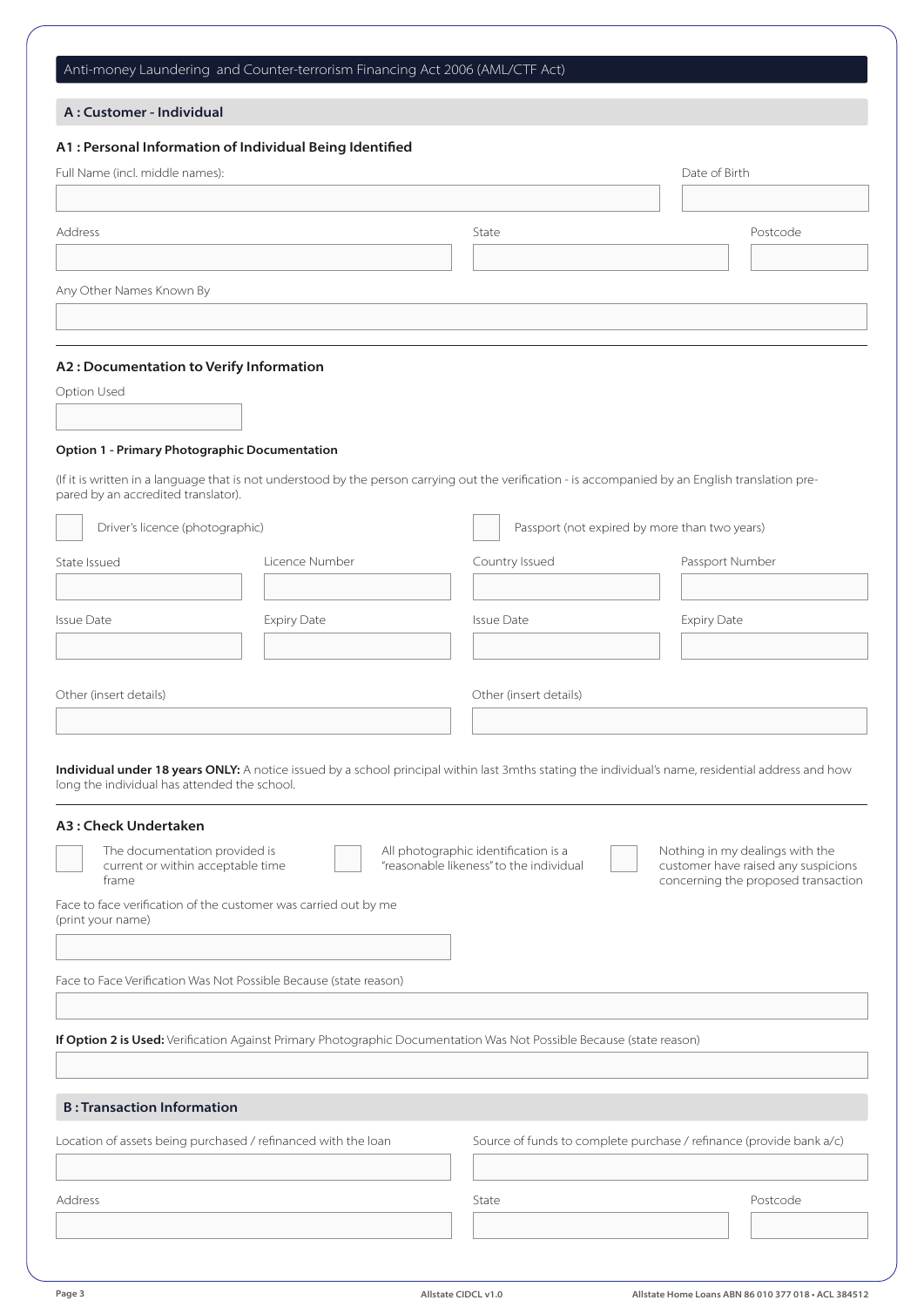| <b>C: Customer - Sole Trader</b>                                                                                                                                                |                                                                                                                                                |          |
|---------------------------------------------------------------------------------------------------------------------------------------------------------------------------------|------------------------------------------------------------------------------------------------------------------------------------------------|----------|
| Collect information and Verify the identity of the individual as<br>per Part A1, A2, and A3 above                                                                               | Collect the Transaction Information as per Part B above                                                                                        |          |
| AND Collect and Verify the following:                                                                                                                                           |                                                                                                                                                |          |
| Full name of business                                                                                                                                                           | Principal place of business                                                                                                                    |          |
|                                                                                                                                                                                 |                                                                                                                                                |          |
| ABN issued to the business                                                                                                                                                      |                                                                                                                                                |          |
|                                                                                                                                                                                 |                                                                                                                                                |          |
| D : Customer - Company (Proprietary and Limited, but not publicly listed companies)                                                                                             |                                                                                                                                                |          |
| Collect the names of ALL directors                                                                                                                                              | Collect information and Verify the identity of ALL directors as<br>per Part A1, A2, and A3 above                                               |          |
| Collect the Transaction Information as per Part B above                                                                                                                         | Collect & Verify personal information in A1 for ALL shareholders<br>owning >25% of the company                                                 |          |
| AND Collect and Verify the following:                                                                                                                                           |                                                                                                                                                |          |
| Full name of company as registered by ASIC                                                                                                                                      | ACN issued to the company                                                                                                                      |          |
|                                                                                                                                                                                 |                                                                                                                                                |          |
| Is company registered by ASIC as:                                                                                                                                               |                                                                                                                                                |          |
| Proprietary Company, or;<br>Limited Company                                                                                                                                     |                                                                                                                                                |          |
| Full address of the company's registered office                                                                                                                                 | State                                                                                                                                          | Postcode |
|                                                                                                                                                                                 |                                                                                                                                                |          |
| Full address of the company's principal place of business                                                                                                                       | State                                                                                                                                          | Postcode |
|                                                                                                                                                                                 |                                                                                                                                                |          |
| E: Customer - Trust                                                                                                                                                             |                                                                                                                                                |          |
| If the trustee(s) is a company, collect information as per <b>Part D</b>                                                                                                        | Collect the Transaction Information as per Part B above                                                                                        |          |
| If the trustee(s) is an individual, collect information and verify<br>the identity as per Part A1, A2, and A3 above for EACH<br>individual trustee                              | In respect of each entity having the power to change the<br>trustee, collect and verify the information in Part A1 or Part D<br>as appropriate |          |
| AND Collect and Verify the following:                                                                                                                                           |                                                                                                                                                |          |
| Full name of trust                                                                                                                                                              | Full business name (if any) of the trustee                                                                                                     |          |
| Full name and address of all trustees                                                                                                                                           | State                                                                                                                                          | Postcode |
| Type of trust (e.g. unit, discretionary, hybrid)                                                                                                                                | Country in which the trust was established                                                                                                     |          |
|                                                                                                                                                                                 |                                                                                                                                                |          |
|                                                                                                                                                                                 |                                                                                                                                                |          |
| The full name of each beneficiary in respect of the trust.<br>If beneficiaries are identified by reference to a class - details of the class<br>(attach separately if required) |                                                                                                                                                |          |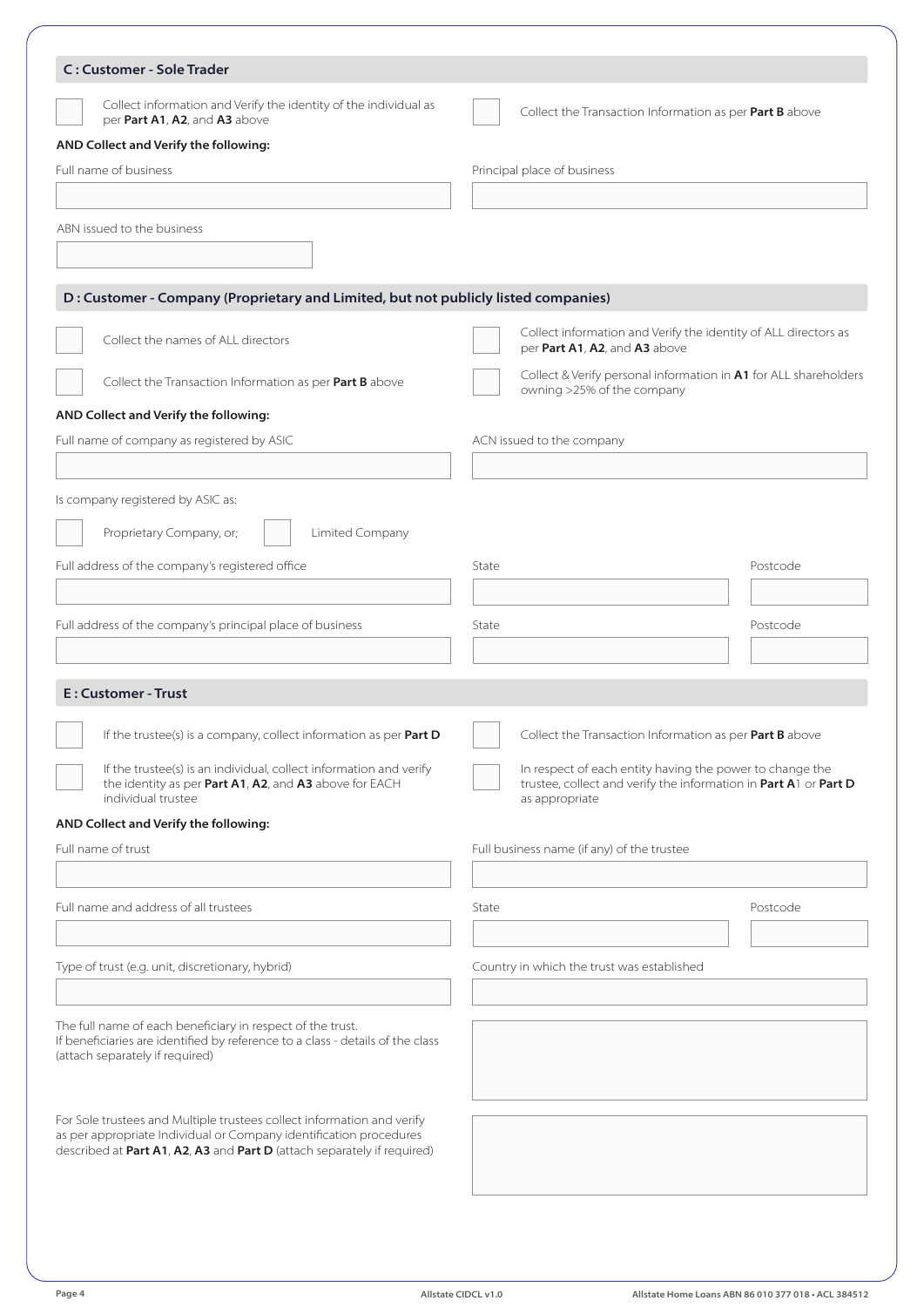| F: Customer - Partnership                                                            |                                                                    |                                                            |
|--------------------------------------------------------------------------------------|--------------------------------------------------------------------|------------------------------------------------------------|
| Collect information as per Part A1 for<br>ALL partners                               | Verify the identity as per Part A1, A2,<br>and A3 for ALL partners | Collect the Transaction Information as<br>per Part B above |
| AND Collect and Verify the following:                                                |                                                                    |                                                            |
| Full name of partnership                                                             | Country in which the partnership was established                   |                                                            |
|                                                                                      |                                                                    |                                                            |
| Full business name as registered with any State or Territory business name authority |                                                                    |                                                            |
| Full address of the partnership's principal place of business                        | State                                                              | Postcode                                                   |
|                                                                                      |                                                                    |                                                            |
| Full name and address for ALL partners in the partnership                            |                                                                    |                                                            |
| Partner 1 Full Name                                                                  |                                                                    |                                                            |
|                                                                                      |                                                                    |                                                            |
| Partner 1 Address                                                                    | State                                                              | Postcode                                                   |
|                                                                                      |                                                                    |                                                            |
| Partner 2 Full Name                                                                  |                                                                    |                                                            |
|                                                                                      |                                                                    |                                                            |
| Partner 2 Address                                                                    | State                                                              | Postcode                                                   |
|                                                                                      |                                                                    |                                                            |
|                                                                                      |                                                                    |                                                            |
| <b>G: Guarantors</b>                                                                 |                                                                    |                                                            |
| Collect information as per Part A1 for<br>ALL partners                               | Verify the identity as per Part A1, A2,<br>and A3 for ALL partners | per Part B above                                           |
| AND Collect and Verify the following:                                                |                                                                    |                                                            |
| Full name of partnership                                                             | Country in which the partnership was established                   | Collect the Transaction Information as                     |
|                                                                                      |                                                                    |                                                            |
|                                                                                      |                                                                    |                                                            |
| Full business name as registered with any State or Territory business name authority |                                                                    |                                                            |
| Full address of the partnership's principal place of business                        | State                                                              | Postcode                                                   |
|                                                                                      |                                                                    |                                                            |
|                                                                                      |                                                                    |                                                            |
|                                                                                      |                                                                    |                                                            |
| Full name and address for ALL partners in the partnership<br>Partner 1 Full Name     |                                                                    |                                                            |
| Partner 1 Address                                                                    | State                                                              | Postcode                                                   |
|                                                                                      |                                                                    |                                                            |
| Partner 2 Full Name                                                                  |                                                                    |                                                            |
|                                                                                      |                                                                    |                                                            |
| Partner 2 Address                                                                    | State                                                              | Postcode                                                   |
|                                                                                      |                                                                    |                                                            |